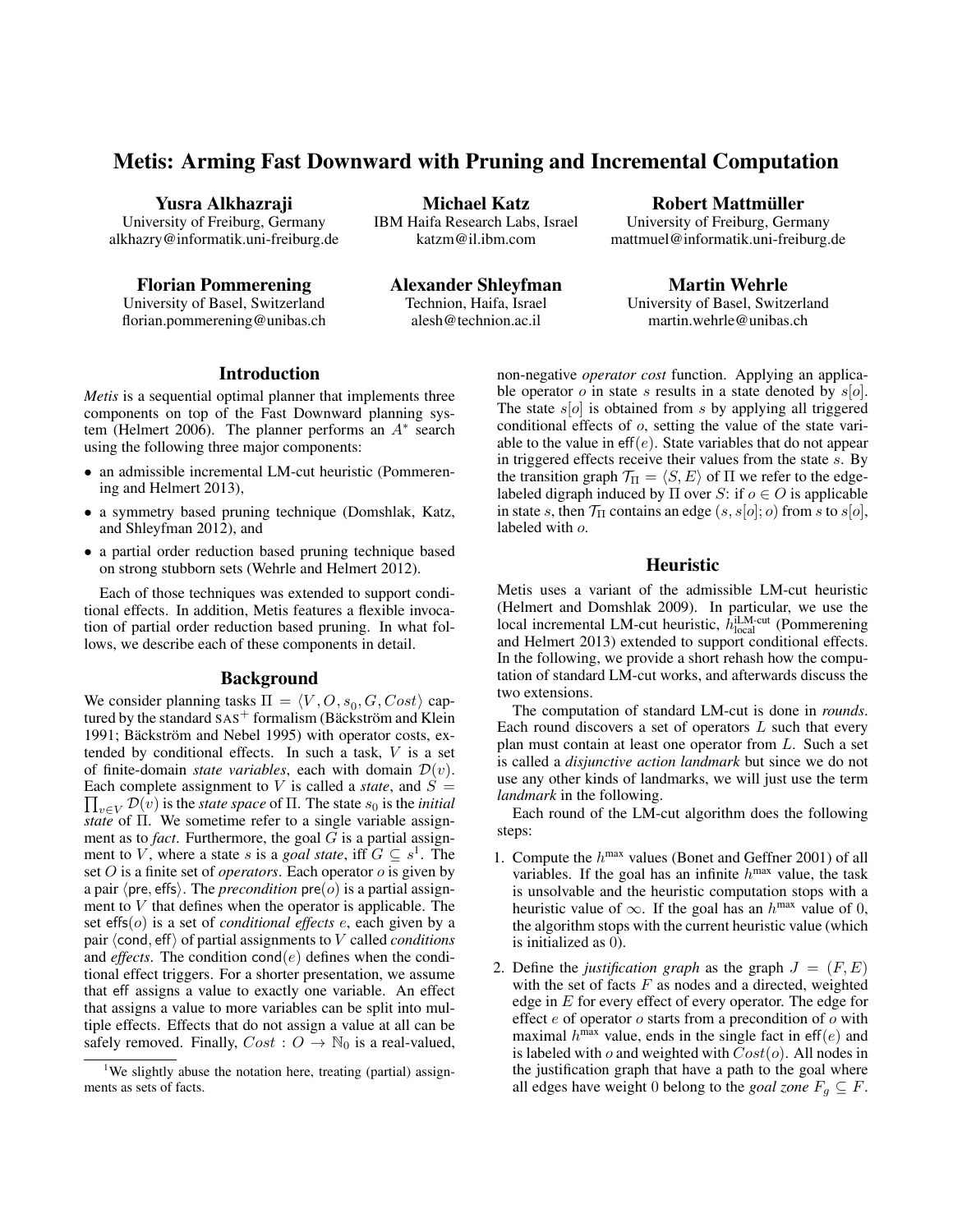The *cut* C contains all edges that end in  $F_q$  and start in a node that can be reached in J without traversing a node in  $F_q$ . The set of operators that occur as labels of edges in C is a landmark L of the task.

- 3. The *cost* of  $L$ ,  $Cost(L)$ , is the minimum over the cost of all operators contained in L. This reflects that at least the cost of one operator in L must be used. Reduce the cost of each operator in  $L$  by  $Cost(L)$  and increase the heuristic value by  $Cost(L)$ . This induces a cost partitioning and makes the final estimate admissible.
- 4. Discard L.

After the last round, all operator costs are reset to their original value.

#### Support for Conditional Effects

The original LM-cut algorithm is only defined for tasks without conditional effects. We extended its definition to handle conditional effects by considering them in the definition of the justification graph in step 2. and conservatively reducing the operator costs in step 3. (Keyder, Hoffmann, and Haslum 2012). Following the naming convention of Röger, Pommerening, and Helmert (2014), we call this heuristic  $h_{\text{basic}}^{\text{LM-cut}}$ .

Our extended definition of the justification graph handles unconditional effects as before, and includes an edge for every conditional effect. The edge for an effect e of an operator  $o$  ends in the single fact in eff $(e)$  and starts in a fact from  $pre(o) \cup cond(e)$  with maximal  $h^{\text{max}}$  value. It is labeled with o and weighted with  $Cost(o)$ . The cut C and the landmark L are defined as before.

We call the reduction in cost conservative because the cost of each operator can only be counted once. Once an operator  $o$  is part of a cut, the cost of  $o$  is reduced, and all effects of o are cheaper. In the presence of conditional effects the optimal relaxed plan can contain operators more than once which our heuristic would not be able to detect. For this reason our heuristic no longer dominates the  $h^{\text{max}}$  heuristic (Keyder, Hoffmann, and Haslum 2012). Röger, Pommerening, and Helmert (2014) describe a variant of LM-cut that dominates  $h^{\text{max}}$  but this is not implemented in Metis.

The original LM-cut heuristic (without support for conditional effects)  $h_{\text{standard}}^{\text{LM-cut}}$  is the same as  $h_{\text{basic}}^{\text{LM-cut}}$  on tasks without conditional effects but can be implemented more efficiently because the involved data structures have less memory and time overhead. Metis thus includes both implementations and uses  $h_{\text{basic}}^{\text{LM-cut}}$  only on tasks where at least one operator has a conditional effect.

#### Incremental Computation

A set of operators  $L$  is a landmark for state  $s$  if every plan from s must use one operator from L. If we apply an operator  $o \notin L$  to s, the resulting state s' can only have plans that are suffixes of plans for  $s$ . That is, if we add  $o$  in front of any plan  $\pi$  for  $s'$ , we get a plan for s. Since every plan for s must use an operator from L and  $o \notin L$ , every plan for s' must also use an operator from  $L$  and  $L$  is also a landmark for  $s'$ .

In particular, this means that during the expansion of a state all landmarks that do not mention the applied operator are also landmarks of the successor. If we know landmarks  $\mathcal L$  of the parent state when we calculate the heuristic value for a newly generated state, we can compute the set of landmarks  $\mathcal{L}' = \{L \in \mathcal{L} \mid o \notin L\}$  of all landmarks that do not mention the applied operator o. For each  $L \in \mathcal{L}'$  we then reduce the operator costs and increase the heuristic value as defined in step 3. and continue with the regular LM-cut algorithm.

Storing the discovered landmarks for all generated states, can make the heuristic computation much faster but also requires a lot of memory (Pommerening and Helmert 2013). Instead, we use the local incremental computation method  $h_{\text{local}}^{\text{ILM-cut}}$  which recomputes the landmarks of a state before it is expanded. This is done with a regular (non-incremental) LM-cut computation that skips step 4. The landmarks are then stored temporarily, used for the incremental heuristic computation of the generated children and are then discarded. With this method the search will do one nonincremental heuristic computation for every expanded state and one incremental computation for every generated state. Since there usually are a lot more generated than expanded states and the incremental computation is faster, the time for the additional non-incremental computation can be amortized.

## Symmetry Reduction

The symmetry pruning part of the Metis planner modifies the A<sup>∗</sup> algorithm to prune symmetrical search nodes. For that, we needed to (a) develop a mechanism identifying symmetrical states, and (b) exploit the information in the search. In what follows, we describe these two in detail.

#### Symmetries and Conditional Effects

In what follows, we discuss the symmetries of of the state transition graph  $T_{\Pi}$  of a SAS<sup>+</sup> planning task  $\Pi$  that are captured by automorphisms (isomorphisms to itself) of  $\mathcal{T}_{\Pi}$ . As the state transition graph  $\mathcal{T}_{\Pi}$  is not (and cannot be) given explicitly, automorphisms of  $\mathcal{T}_{\Pi}$  must be inferred from the description of Π. The specific method that Pochter, Zohar, and Rosenschein (2011) proposed for deducing automorphisms of  $\mathcal{T}_{\Pi}$  exploits automorphisms of a certain graphical structure (colored graph), the *problem description graph (PDG)*, induced by the description of Π. Later, Domshlak, Katz, and Shleyfman (2012) slightly modified the definition, in particular extending it with a support for non-uniform cost operators. Here we extend the definition of Domshlak et al. to support conditional effects.

In the regular  $SAS^+$  setting, the PDG has one node for each operator, with incoming edges from variable values in the operator precondition, and outgoing edges to variable values in the effect. The operator nodes are colored according to their costs. When conditional effects come into the picture, an additional node is introduced for each conditional effect. The edges for such nodes are as follows. An incoming edge is added from each variable value in the effect's condition. An outgoing edge is added to the variable value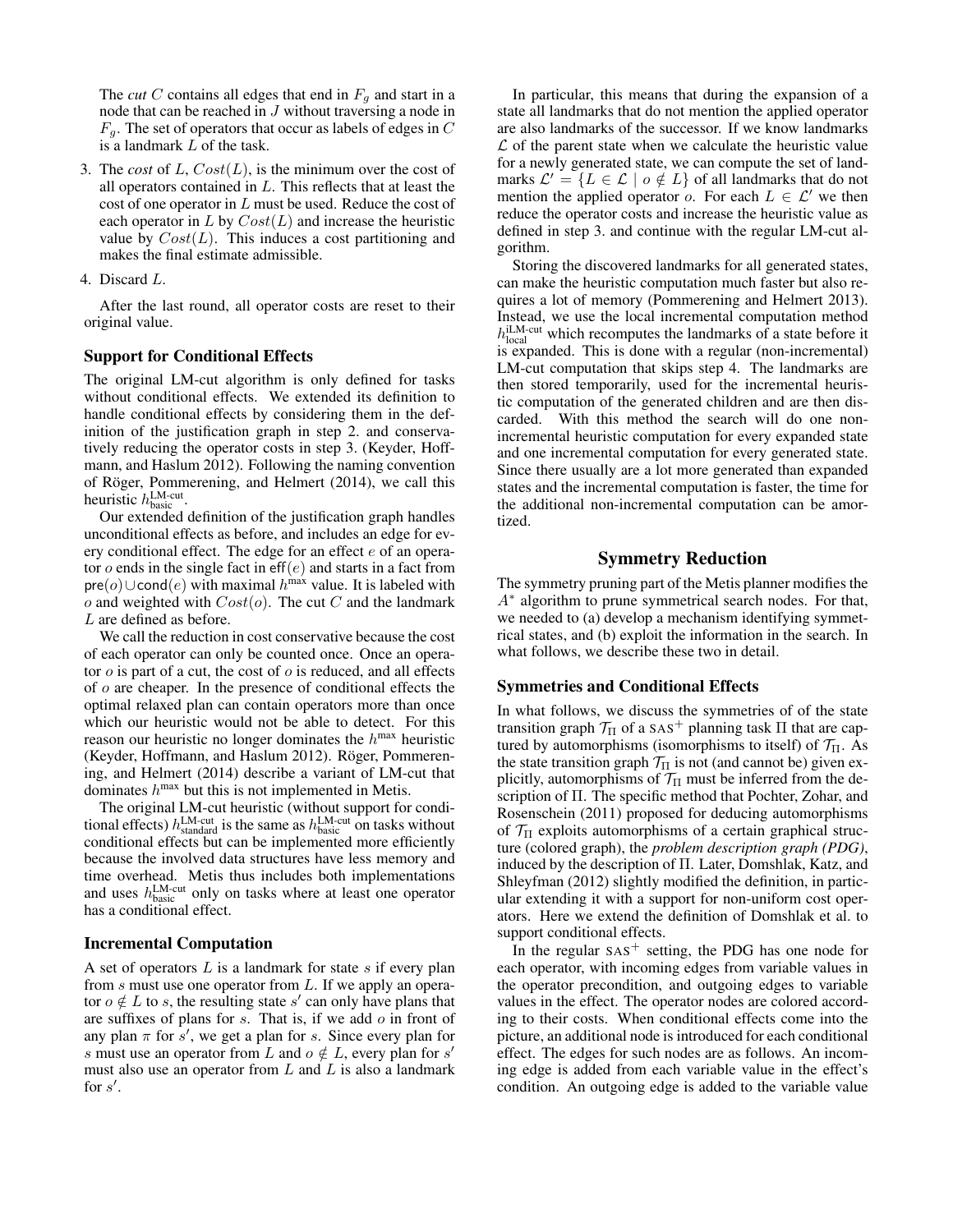in the effect. In addition, to preserve the connection between the conditional effect to its operator, an incoming edge is added from the operator node. The color of the conditional effect nodes is the same as the color of the corresponding operator node.

Automorphisms of the PDG define isomorphisms on the states S of the planning task  $\Pi$ , such that if a state s is mapped into  $s'$ , then  $s$  and  $s'$  are symmetrical. Given a set of automorphisms of the PDG, Pochter et al. define a procedure, mapping each state to a *canonical* symmetrical state. Obviously, there can be multiple ways to define canonical states. Pochter et al. have chosen a local search procedure, comparing states by their variable values. The procedure terminates with a local minimum. Our implementation adopts their approach with a minor modification to the local search procedure.

#### Search Algorithm

In order to exploit the information about the problem's symmetries, Domshlak, Katz, and Shleyfman (2012) propose a sound and complete optimal search algorithm (hereafter referred to as DKS), extending  $A^*$  as follows. First, DKS extends the duplicate elimination mechanism to consider symmetrical states as duplicates. To do so, DKS requires storing an additional information for each node – the canonical state. Two states are then said to be duplicates, if their canonical state is the same. Unfortunately, using such duplicate elimination comes at a certain cost. When reopening is required, the parent relation, if updated, loses the connectivity property. Thus, once a goal state is reached, it is no longer possible to retrace a path from the goal state by the parent relation. Therefore, DKS introduced a procedure exploiting the symmetry information for reconstructing a plan following the parent relation, without requiring its connectivity.

To overcome the aforementioned requirement of storing an additional state per node for duplicate elimination, we introduce a simple modification of the DKS search algorithm. It is called *orbit search*, and it differs from DKS by storing *only* the canonical state per node. These canonical states define *orbits*, sets of (symmetrical) states that have the same canonical state – thus the name orbit search. Informally, orbit search searches in the space of orbits instead of the space of states. Note that due to the plan reconstruction procedure of DKS, the implementation of orbit search is extremely simple. The syntactical difference between  $A^*$  and orbit search is minor, the states are replaced by their canonical representatives when stored in the open and close lists. Our preliminary experiments have shown an advantage of orbit search over DKS, and the less complex implementation makes it especially attractive.

#### Partial Order Reduction

In addition to symmetry pruning, Metis features a pruning technique based on strong stubborn sets for planning (Wehrle and Helmert 2012), which is a state-based pruning technique based on partial order reduction (POR). In a nutshell, POR attempts to reduce the size of the reachable state space by pruning redundant applications of operator sequences. In the following, we describe strong stubborn sets, and their extension to support operators with conditional effects.

#### Strong Stubborn Sets

Let  $\Pi$  be a SAS<sup>+</sup> planning task without conditional effects. For a state s in  $\Pi$ , a strong stubborn set  $T_s$  in s is a set of operators that satisfy the following three requirements: First,  $T_s$  contains the operators of a disjunctive action landmark. Second, for all operators  $o$  in  $T_s$  that are applicable in s,  $T_s$ contains all operators that *interfere* with o. Informally, operators o and  $o^{\dagger}$  interfere if o falsifies a precondition of  $o^{\dagger}$ , or vice versa, or  $o$  and  $o'$  write to a common variable with different values (see below for a definition in presence of operators with conditional effects). Third, for all non-applicable operators  $o$  in  $T_s$ ,  $T_s$  contains a *necessary enabling set* for  $o$ in  $T_s$ . A necessary enabling set N for an inapplicable operator *o* in *s* is a set of operators such that every plan  $\pi_s$  from *s* to a goal state that includes o must include an operator from N before the first occurrence of  $o$  in  $\pi_s$ . We compute strong stubborn sets  $T_s$  in  $s$  with a fixed-point iteration. Generating successors only based on the applicable operators in  $T_s$ (instead of all operators applicable in s) preserves completeness and optimality of  $A^*$ .

Metis features a rather straight-forward implementation of strong stubborn sets, including some optimizations to reduce the induced computational overhead.

• Previous implementations of strong stubborn sets compute the interference relation between operators in a preprocessing step and cache the result (Alkhazraji et al. 2012; Wehrle et al. 2013). However, in domains with many operators, the precomputation can run out of memory due to the quadratic number of operator pairs.

Metis computes the relation for operator interferences ("which pairs of operators interfere?") and achievers ("which fact is added by which operator?") on-the-fly and caches the result until a limit of 100 million entries in total is exceeded. In this case, we stop caching, and compute the missing information on-the-fly without storing it.

- In order to avoid unnecessary computational overhead induced by the fixed-point iteration for computing strong stubborn sets, we switch off this computation if we do not get significant pruning. In more detail, if it turns out that the number of node generations is reduced by less than one percent compared to not using POR after at least 1000 node expansions, then the computation of strong stubborn sets is disabled for the rest of the search on this task.
- Necessary enabling sets for  $o$  and  $s$  are computed by selecting a precondition fact  $f$  of  $o$  that is unsatisfied in s, and including all operators that set  $f$  to true. Metis uses a straight-forward instantiation by greedily selecting the first unsatisfied precondition fact of  $o$ . This strategy has been proposed by Alkhazraji et al. (2012), and corresponds to the static *Fast Downward* ordering investigated by Wehrle and Helmert (2014). Analogously, the disjunctive action landmark used to start the fixed-point iteration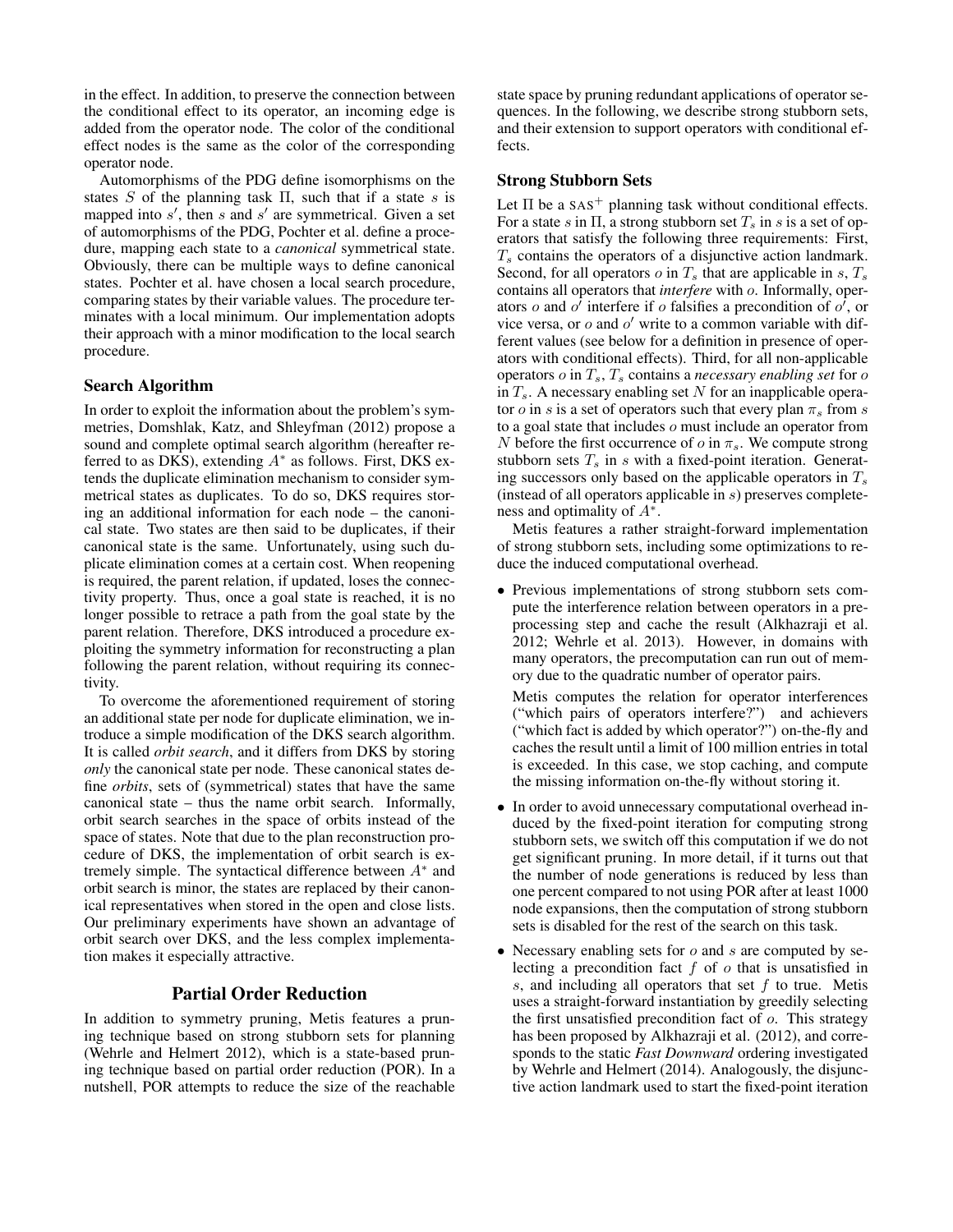to compute strong stubborn sets is obtained by selecting all achievers of an unsatisfied goal fact.

In the following, we describe the extension of the above implementation to deal with conditional effects.

### Support for Conditional Effects

Metis treats operators with conditional effects in a conservative (and straight-forward) way based on the following modifications.

- Definition of *operator interference*: Operator  $o =$  $\langle$ pre, effs $\rangle$  *disables* operator  $o' = \langle$ pre', effs' $\rangle$  iff there is at least one conditional effect  $e = \langle \text{cond}, \text{eff} \rangle \in \text{effs}(o)$ such that eff falsifies a precondition fact in pre' or a fact in the effect condition cond' for a conditional effect  $\langle \text{cond}', \text{eff}' \rangle \in \text{effs}(o').$  In other words, the conditions of the conditional effects are handled exactly as preconditions. Operators o and o' have *conflicting effects* iff there is a conditional effect  $e = \langle \text{cond}, \text{eff} \rangle \in \text{effs}(o)$  and a conditional effect  $e' = \langle \text{cond}' \rangle$ , eff' $\rangle \in \text{`effs}(o')$  such that eff and eff<sup>'</sup> modify the same variable with a different value. Operators  $o$  and  $o'$  interfere if  $o$  disables  $o'$ , or vice versa, or  $o$  and  $o'$  have conflicting effects.
- During the iterative computation of a strong stubborn set  $T<sub>s</sub>$  in state s, for all operators  $o = \langle$ pre, effs $\rangle$  applicable in s, we add all operators that interfere with  $\sigma$  as for  $SAS<sup>+</sup>$  planning tasks. In addition, for conditional effects  $e = \langle \text{cond}, \text{eff} \rangle \in \text{effs}(o)$  with unsatisfied effect condition cond in s, the set of achievers for an unsatisfied fact of cond is added. Adding such sets is required for preserving the soundness of the algorithm. Intuitively, such sets correspond to necessary enabling sets for non-applicable operators as compiling away conditional effects would result in corresponding non-applicable operators.

Finally, in domains that do not feature conditional effects, Metis additionally performs pruning based on active operators (Wehrle et al. 2013).

#### Interaction of Components

The partial order reduction technique is orthogonal to the other two techniques. There are no special considerations to consider when combining it with either one or both of them.

However, combining the symmetry based pruning technique with the incremental computation of the heuristic function requires some extra considerations. If a node with state  $s$  is expanded in orbit search, the state  $s'$  of the successor generated for operator  $o$  is not necessarily the result of applying  $\sigma$  to  $s$ . Orbit search instead uses the canonical representative of  $s[\textit{o}]$  as the state s'. Calculating landmarks for  $s$  and re-using those that do not mention  $o$  as landmarks for  $s'$  thus is no longer valid.

We handle this issue in the following way: during the expansion of state  $s$ , we compute the landmarks for  $s$ , then generate the actual successor  $s[\textit{o}]$  and incrementally compute its heuristic value. We then look up  $s'$ , the canonical representative of  $s[o]$ . Because of the symmetry between the two states, the heuristic value of  $s[*o*]$  can also be used

as an admissible estimate for  $s'$ . The search algorithm generates the successor node with the state  $s'$  but the heuristic value  $h_{\text{local}}^{\text{iLM-cut}}(s[o])$ . The state  $s[o]$  is not stored permanently to save memory.

#### Acknowledgments

This work was partly supported by the German Research Foundation (DFG) with grant HE 5919/2-1 and by the Swiss National Science Foundation (SNSF) as part of the project "Safe Pruning in Optimal State-Space Search (SPOSSS)".

#### References

Alkhazraji, Y.; Wehrle, M.; Mattmüller, R.; and Helmert, M. 2012. A stubborn set algorithm for optimal planning. In *Proceedings of the 20th European Conference on Artificial Intelligence (ECAI)*, 891–892.

Bäckström, C., and Klein, I. 1991. Planning in polynomial time: The SAS-PUBS class. *Computational Intelligence* 7(3):181–197.

Bäckström, C., and Nebel, B. 1995. Complexity results for SAS<sup>+</sup> planning. *Computational Intelligence* 11(4):625– 655.

Bonet, B., and Geffner, H. 2001. Planning as heuristic search. *Artificial Intelligence* 129(1–2):5–33.

Domshlak, C.; Katz, M.; and Shleyfman, A. 2012. Enhanced symmetry breaking in cost-optimal planning as forward search. In *Proceedings of the 22nd International Conference on Automated Planning and Scheduling (ICAPS)*.

Helmert, M., and Domshlak, C. 2009. Landmarks, critical paths and abstractions: Whats the difference anyway? In *Proceedings of the 19th International Conference on Automated Planning and Scheduling (ICAPS)*.

Helmert, M. 2006. The Fast Downward planning system. *Journal of Artificial Intelligence Research* 26:191–246.

Keyder, E.; Hoffmann, J.; and Haslum, P. 2012. Semirelaxed plan heuristics. In *Proceedings of the 22nd International Conference on Automated Planning and Scheduling (ICAPS)*, 128–136.

Pochter, N.; Zohar, A.; and Rosenschein, J. S. 2011. Exploiting problem symmetries in state-based planners. In *Proceedings of the 25th AAAI Conference on Artificial Intelligence (AAAI)*.

Pommerening, F., and Helmert, M. 2013. Incremental lmcut. In *Proceedings of the 23nd International Conference on Automated Planning and Scheduling (ICAPS)*, 31–41.

Röger, G.; Pommerening, F.; and Helmert, M. 2014. Optimal planning in the presence of conditional effects: Extending LM-Cut with context splitting. In *ICAPS 2014 Workshop on Heuristics for Domain-Independent Planning*.

Wehrle, M., and Helmert, M. 2012. About partial order reduction in planning and computer aided verification. In *Proceedings of the 22nd International Conference on Automated Planning and Scheduling (ICAPS)*, 297–305.

Wehrle, M., and Helmert, M. 2014. Efficient stubborn sets: Generalized algorithms and selection strategies. In *Pro-*